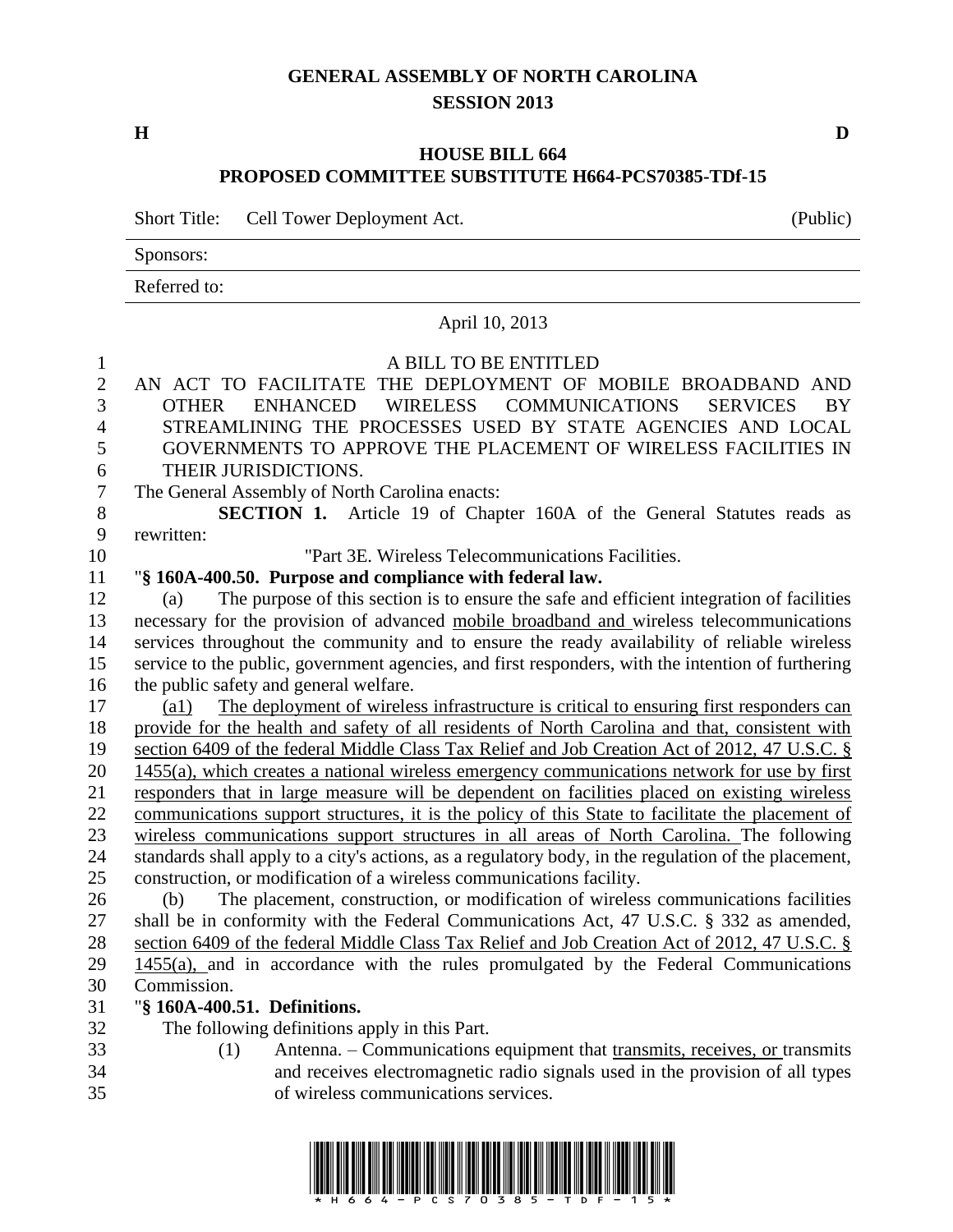|                |      | <b>General Assembly Of North Carolina</b>                                                       | <b>Session 2013</b> |
|----------------|------|-------------------------------------------------------------------------------------------------|---------------------|
| $\mathbf{1}$   | (2)  | Application. $-$ A formal request submitted to the city to construct or modify                  |                     |
| $\overline{c}$ |      | a wireless support structure or a wireless facility.                                            |                     |
| $\mathfrak{Z}$ | (2a) | <u>Base station. <math>- A</math> station at a specific site authorized to communicate with</u> |                     |
| $\overline{4}$ |      | mobile stations, generally consisting of radio receivers, antennas, coaxial                     |                     |
| 5              |      | cables, power supplies, and other associated electronics.                                       |                     |
| 6              | (3)  | Building permit. - An official administrative authorization issued by the city                  |                     |
| $\overline{7}$ |      | prior to beginning construction consistent with the provisions of                               |                     |
| $8\,$          |      | G.S. 160A-417.                                                                                  |                     |
| 9              | (4)  | Collocation. – The placement or installation of wireless facilities on existing                 |                     |
| 10             |      | structures, including electrical transmission towers, water towers, buildings,                  |                     |
| 11             |      | and other structures capable of structurally supporting the attachment of                       |                     |
| 12             |      | wireless facilities in compliance with applicable codes. The installation of                    |                     |
| 13             |      | new wireless facilities on previously-approved structures, including towers,                    |                     |
| 14             |      | buildings, utility poles, and water tanks.                                                      |                     |
| 15             | (4a) | Eligible facilities request. $-$ A request for modification of an existing                      |                     |
| 16             |      | wireless tower or base station that involves collocation of new transmission                    |                     |
| 17             |      | equipment or replacement of transmission equipment but does not include a                       |                     |
| 18             |      | substantial modification.                                                                       |                     |
| 19             | (5)  | <u>Equipment compound. <math>-</math> An area surrounding or near the base of a wireless</u>    |                     |
| 20             |      | support structure within which a wireless facility is located. Equipment                        |                     |
| 21             |      | enclosure. - An enclosed structure, cabinet, or shelter used to contain radio                   |                     |
| 22             |      | or other equipment necessary for the transmission or reception of wireless                      |                     |
| 23             |      | communication signals.                                                                          |                     |
| 24             | (5a) | Fall zone. - The area in which a wireless support structure may be expected                     |                     |
| 25             |      | to fall in the event of a structural failure, as measured by engineering                        |                     |
| 26             |      | standards.                                                                                      |                     |
| 27             | (6)  | Land development regulation. - Any ordinance enacted pursuant to this Part.                     |                     |
| 28             | (7)  | Search ring. – The area within which a wireless support facility or wireless                    |                     |
| 29             |      | facility must be located in order to meet service objectives of the wireless                    |                     |
| 30             |      | service provider using the wireless facility or wireless support structure.                     |                     |
| 31             | (7a) | Substantial modification. - The mounting of a proposed wireless facility on                     |                     |
| 32             |      | a wireless support structure that substantially changes the physical                            |                     |
| 33             |      | dimensions of the support structure. A mounting is presumed to be a                             |                     |
| 34             |      | substantial modification if it meets any one or more of the criteria listed                     |                     |
| 35             |      | below. The burden is on the local government to demonstrate that a                              |                     |
| 36             |      | mounting that does not meet the listed criteria constitutes a substantial                       |                     |
| 37             |      | change to the physical dimensions of the wireless support structure.                            |                     |
| 38             |      | Increasing the existing vertical height of the structure by the greater<br>$\underline{a}$ .    |                     |
| 39             |      | of (i) more than ten percent $(10\%)$ or (ii) the height of one additional                      |                     |
| 40             |      | antenna array with separation from the nearest existing antenna not to                          |                     |
| 41             |      | exceed 20 feet.                                                                                 |                     |
| 42             |      | Except where necessary to shelter the antenna from inclement<br><u>b.</u>                       |                     |
| 43             |      | weather or to connect the antenna to the tower via cable, adding an                             |                     |
| 44             |      | appurtenance to the body of a wireless support structure that                                   |                     |
| 45             |      | protrudes horizontally from the edge of the wireless support structure                          |                     |
| 46             |      | the greater of (i) more than 20 feet or (ii) more than the width of the                         |                     |
| 47             |      | wireless support structure at the level of the appurtenance.                                    |                     |
| 48             |      | Increasing the square footage of the existing equipment compound<br>$\underline{c}$ .           |                     |
| 49             |      | by more than 2,500 square feet.                                                                 |                     |
| 50             | (8)  | Utility pole. $- A$ structure that is designed for and used to carry lines, cables,             |                     |
| 51             |      | or wires for telephone, cable television, or electricity, or to provide lighting.               |                     |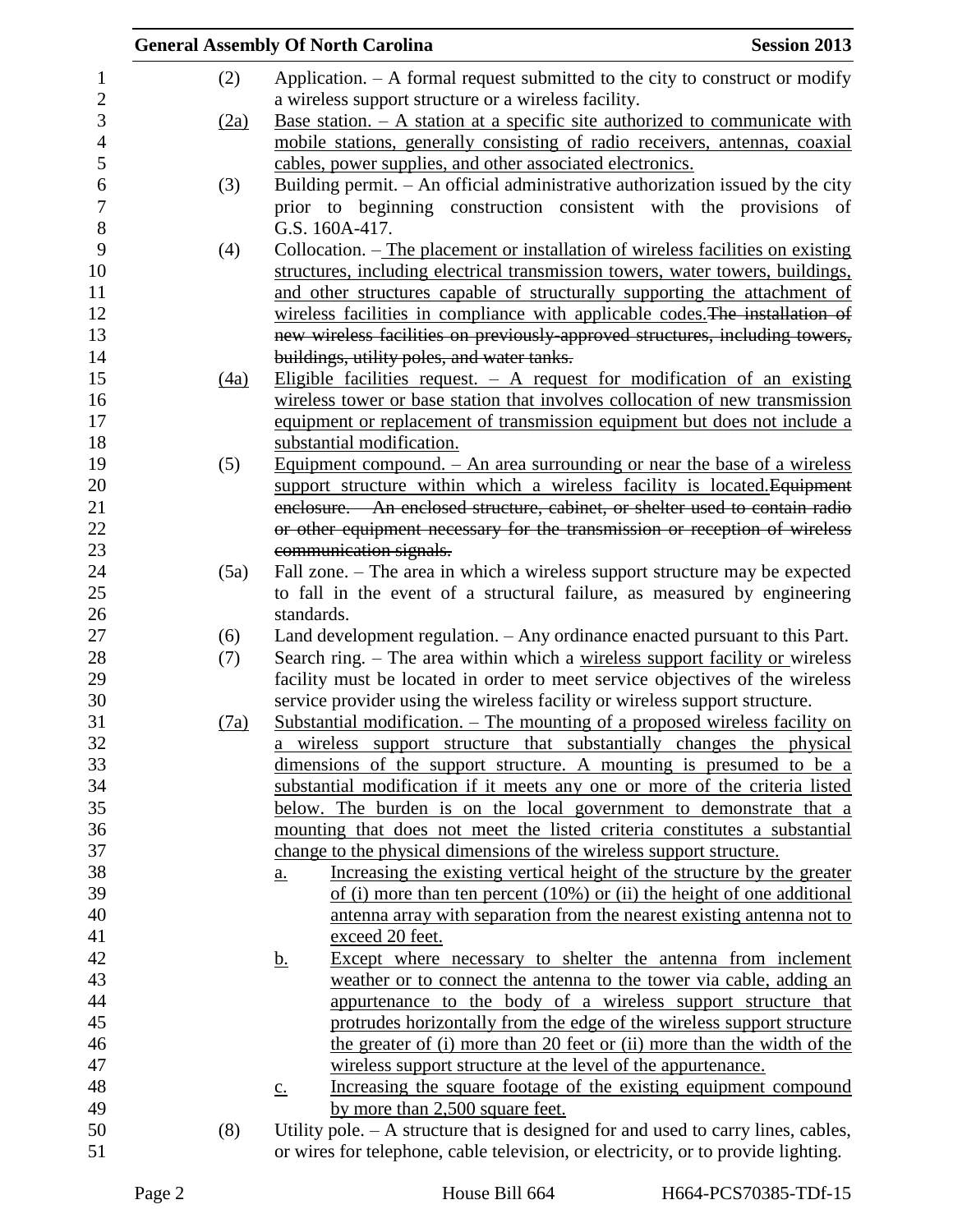|                |                   | <b>General Assembly Of North Carolina</b>                                                            | <b>Session 2013</b> |
|----------------|-------------------|------------------------------------------------------------------------------------------------------|---------------------|
| 1              | (8a)              | Water tower. $-$ A water storage tank, a standpipe, or an elevated tank                              |                     |
| $\overline{2}$ |                   | situated on a support structure originally constructed for use as a reservoir or                     |                     |
| 3              |                   | facility to store or deliver water.                                                                  |                     |
| $\overline{4}$ | (9)               | Wireless facility. - The set of equipment and network components, exclusive                          |                     |
| 5              |                   | of the underlying wireless support structure or tower, including antennas,                           |                     |
| 6              |                   | transmitters, receivers, receivers base stations, power supplies, cabling, and                       |                     |
| $\tau$         |                   | associated equipment necessary to provide wireless data and wireless                                 |                     |
| $8\,$          |                   | telecommunications services to a discrete geographic area.                                           |                     |
| 9              | (10)              | Wireless support structure. $-$ A new or existing structure, such as a                               |                     |
| 10             |                   | monopole, lattice tower, or guyed tower that is designed to support or                               |                     |
| 11             |                   | capable of supporting wireless facilities. A utility pole is not a wireless                          |                     |
| 12             |                   | support structure.                                                                                   |                     |
| 13             |                   | "§ 160A-400.51A. Local authority.                                                                    |                     |
| 14             |                   | A city may plan for and regulate the siting or modification of wireless support structures           |                     |
| 15             |                   | and wireless facilities in accordance with land development regulations and in conformity with       |                     |
| 16             |                   | this Part. Except as expressly stated, nothing in this Part shall limit a city from regulating       |                     |
| 17             |                   | applications to construct, modify, or maintain wireless support structures, or construct, modify,    |                     |
| 18             |                   | maintain, or collocate wireless facilities on a wireless support structure based on consideration    |                     |
| 19             |                   | of land use, public safety, and zoning considerations, including aesthetics, landscaping,            |                     |
| 20             |                   | structural design, setbacks, and fall zones, or State and local building code requirements,          |                     |
| 21             |                   | consistent with the provisions of federal law provided in G.S. 160A-400.50. For purposes of          |                     |
| 22             |                   | this Part, public safety includes, without limitation, federal, State, and local safety regulations  |                     |
| 23             |                   | but does not include requirements relating to radio frequency emissions of wireless facilities.      |                     |
| 24             | "§ 160A-400.52.   | Construction of new wireless support structures or substantial                                       |                     |
| 25             |                   | modifications of facilities and wireless support structures.                                         |                     |
| 26             | $\left( a\right)$ | A city may plan for and regulate the siting or modification of wireless support                      |                     |
| 27             |                   | structures and wireless facilities in accordance with land development regulations and in            |                     |
| 28             |                   | conformity with this Part. Except as expressly stated, nothing in this Part shall limit a city from  |                     |
| 29             |                   | regulating applications to construct, modify, or maintain wireless support structures, or            |                     |
| 30             |                   | construct, modify, maintain, or collocate wireless facilities on a wireless support structure        |                     |
| 31             |                   | based on consideration of land use, public safety, and zoning considerations, including              |                     |
| 32             |                   | aesthetics, landscaping, structural design, setbacks, and fall zones, or State and local building    |                     |
| 33             |                   | code requirements, consistent with the provisions of federal law provided in G.S. 160A-400.50.       |                     |
| 34             |                   | For purposes of this Part, public safety shall not include requirements relating to radio            |                     |
| 35             |                   | frequency emissions of wireless facilities.                                                          |                     |
| 36             | (b)               | Any person that proposes to construct a new wireless support structure or                            |                     |
| 37             |                   | substantially modify a wireless support structure or wireless facility within the planning and       |                     |
| 38             |                   | land-use jurisdiction of a city must do both of the following:                                       |                     |
| 39             | (1)               | Submit a completed application with the necessary copies and attachments to                          |                     |
| 40             |                   | the appropriate planning authority.                                                                  |                     |
| 41             | (2)               | Comply with any local ordinances concerning land use and any applicable                              |                     |
| 42             |                   | permitting processes.                                                                                |                     |
| 43             | (c)               | A city's review of an application for the placement, construction, placement or                      |                     |
| 44             |                   | construction of a new wireless support structure or substantial modification of a wireless           |                     |
| 45             |                   | facility or wireless support structure shall only address public safety, land development, or        |                     |
| 46             |                   | zoning issues. In reviewing an application, the city may not require information on or evaluate      |                     |
| 47             |                   | an applicant's business decisions about its designed service, customer demand for its service, or    |                     |
| 48             |                   | quality of its service to or from a particular area or site. A city may not require information that |                     |
| 49             |                   | concerns the specific need for the wireless support structure, including if the service to be        |                     |
| 50             |                   | provided from the wireless support structure is to add additional wireless coverage or additional    |                     |
| 51             |                   | wireless capacity. A city may not require proprietary, confidential, or other business               |                     |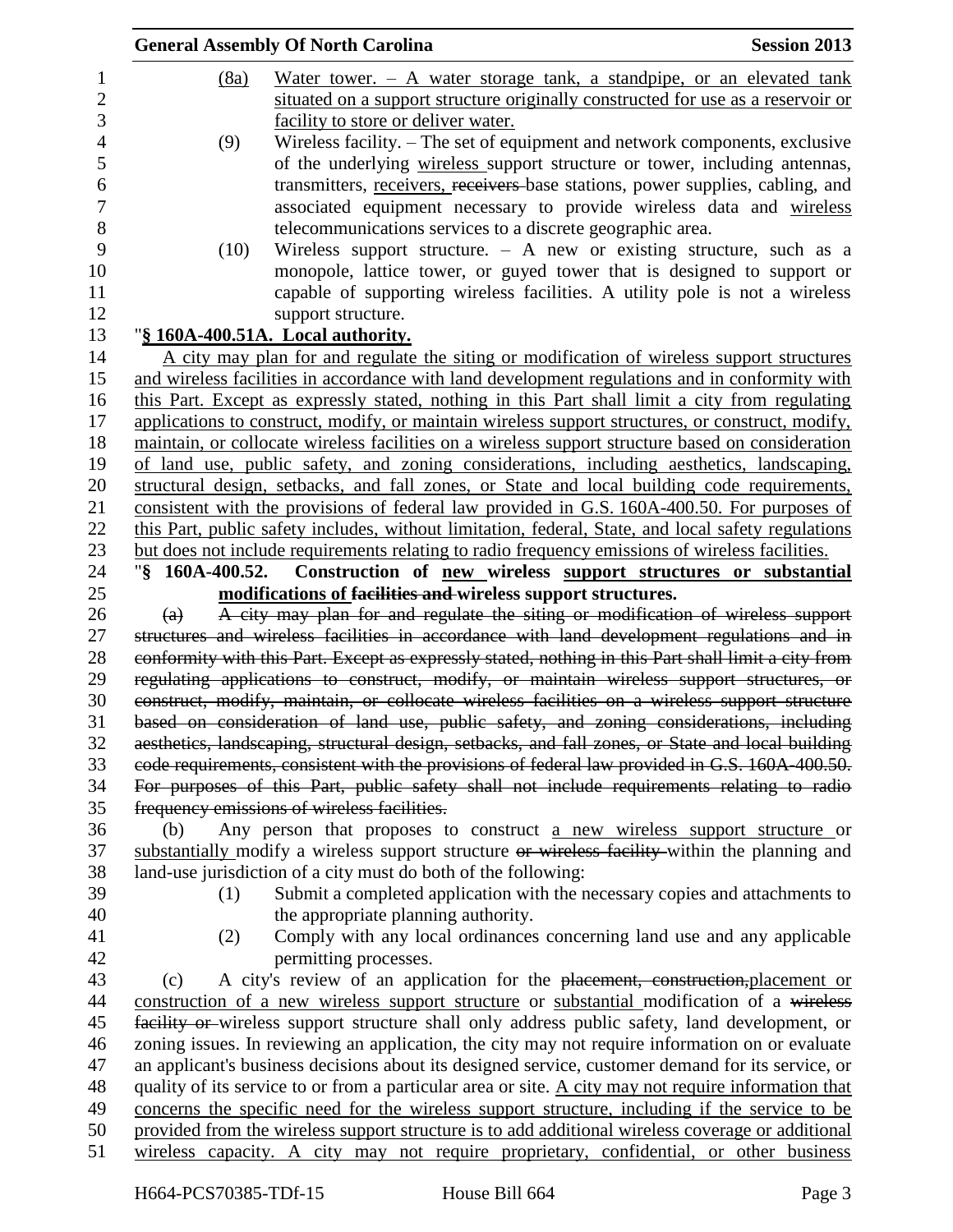|                                                                                              | <b>General Assembly Of North Carolina</b>                                                                                                                                                | <b>Session 2013</b> |  |
|----------------------------------------------------------------------------------------------|------------------------------------------------------------------------------------------------------------------------------------------------------------------------------------------|---------------------|--|
|                                                                                              | information to justify the need for the new wireless support structure, including propagation                                                                                            |                     |  |
| maps and telecommunication traffic studies. In reviewing an application, the city may review |                                                                                                                                                                                          |                     |  |
| the following:                                                                               |                                                                                                                                                                                          |                     |  |
| (1)                                                                                          | Applicable public safety, land use, or zoning issues addressed in its adopted                                                                                                            |                     |  |
|                                                                                              | regulations, including aesthetics, landscaping, land-use based location                                                                                                                  |                     |  |
|                                                                                              | priorities, structural design, setbacks, and fall zones.                                                                                                                                 |                     |  |
| (2)                                                                                          | Information or materials directly related to an identified public safety, land                                                                                                           |                     |  |
|                                                                                              | development, or zoning issue including evidence that no existing or                                                                                                                      |                     |  |
|                                                                                              | previously approved wireless support structure can reasonably be used for                                                                                                                |                     |  |
|                                                                                              | the antenna-wireless facility placement instead of the construction of a new                                                                                                             |                     |  |
|                                                                                              | tower, wireless support structure, that residential, historic, and designated                                                                                                            |                     |  |
|                                                                                              | scenic areas cannot be served from outside the area, or that the proposed                                                                                                                |                     |  |
|                                                                                              | height of a new tower wireless support structure or initial antenna wireless                                                                                                             |                     |  |
|                                                                                              | facility placement or a proposed height increase of a substantially modified                                                                                                             |                     |  |
|                                                                                              | tower, wireless support structure, or replacement tower, wireless support                                                                                                                |                     |  |
|                                                                                              | structure or collocation is necessary to provide the applicant's designed                                                                                                                |                     |  |
|                                                                                              | service.                                                                                                                                                                                 |                     |  |
| (3)                                                                                          | A city may require applicants for new wireless facilities to evaluate the                                                                                                                |                     |  |
|                                                                                              | reasonable feasibility of collocating new antennas and equipment on an                                                                                                                   |                     |  |
|                                                                                              | existing wireless support structure or structures within the applicant's search                                                                                                          |                     |  |
|                                                                                              | ring. Collocation on an existing wireless support structure is not reasonably                                                                                                            |                     |  |
|                                                                                              | feasible if collocation is technically or commercially impractical or the                                                                                                                |                     |  |
|                                                                                              | owner of the tower existing wireless support structure is unwilling to enter                                                                                                             |                     |  |
|                                                                                              | into a contract for such use at fair market value. Cities may require<br>information necessary to determine whether collocation on existing wireless                                     |                     |  |
|                                                                                              | support structures is reasonably feasible.                                                                                                                                               |                     |  |
| $\Theta$                                                                                     | A collocation application entitled to streamlined processing under                                                                                                                       |                     |  |
|                                                                                              | G.S. 160A-400.53 shall be deemed complete unless the city provides notice in writing to the                                                                                              |                     |  |
|                                                                                              | applicant within 45 days of submission or within some other mutually agreed upon timeframe.                                                                                              |                     |  |
|                                                                                              | The notice shall identify the deficiencies in the application which, if cured, would make the                                                                                            |                     |  |
|                                                                                              | application complete. The application shall be deemed complete on resubmission if the                                                                                                    |                     |  |
|                                                                                              | additional materials cure the deficiencies identified.                                                                                                                                   |                     |  |
| (e)                                                                                          | The city shall issue a written decision approving or denying an application within 45                                                                                                    |                     |  |
|                                                                                              | days in the case of collocation applications entitled to streamlined processing under                                                                                                    |                     |  |
|                                                                                              | G.S. 160A-400.53 and under this section within a reasonable period of time consistent with the                                                                                           |                     |  |
|                                                                                              | issuance of other land-use permits in the case of other applications, each as measured from the                                                                                          |                     |  |
|                                                                                              | time the application is deemed complete.                                                                                                                                                 |                     |  |
| (f)                                                                                          | A city may fix and charge an application fee, consulting fee, or other fee associated                                                                                                    |                     |  |
|                                                                                              | with the submission, review, processing, and approval of an application to site new wireless                                                                                             |                     |  |
|                                                                                              | support structures or to substantially modify wireless support structures or wireless facilities                                                                                         |                     |  |
|                                                                                              | that is based on the costs of the services provided and does not exceed what is usual and                                                                                                |                     |  |
|                                                                                              | customary for such services. Any charges or fees assessed by a city on account of an outside                                                                                             |                     |  |
|                                                                                              | consultant shall be fixed in advance and incorporated into a permit or application fee and shall                                                                                         |                     |  |
|                                                                                              | be based on the reasonable costs to be incurred by the city in connection with the regulatory                                                                                            |                     |  |
|                                                                                              | review authorized under this section. The foregoing does not prohibit a city from imposing<br>additional reasonable and cost based fees for costs incurred should an applicant amend its |                     |  |
|                                                                                              | application. On request, the amount of the consultant charges incorporated into the permit or                                                                                            |                     |  |
|                                                                                              | application fee shall be separately identified and disclosed to the applicant. The fee imposed by                                                                                        |                     |  |
|                                                                                              | a city for review of the application may not be used for either of the following:                                                                                                        |                     |  |
| (1)                                                                                          | Travel time or expenses, meals, or overnight accommodations incurred in                                                                                                                  |                     |  |
|                                                                                              | the review of an application by a consultant or other third party.                                                                                                                       |                     |  |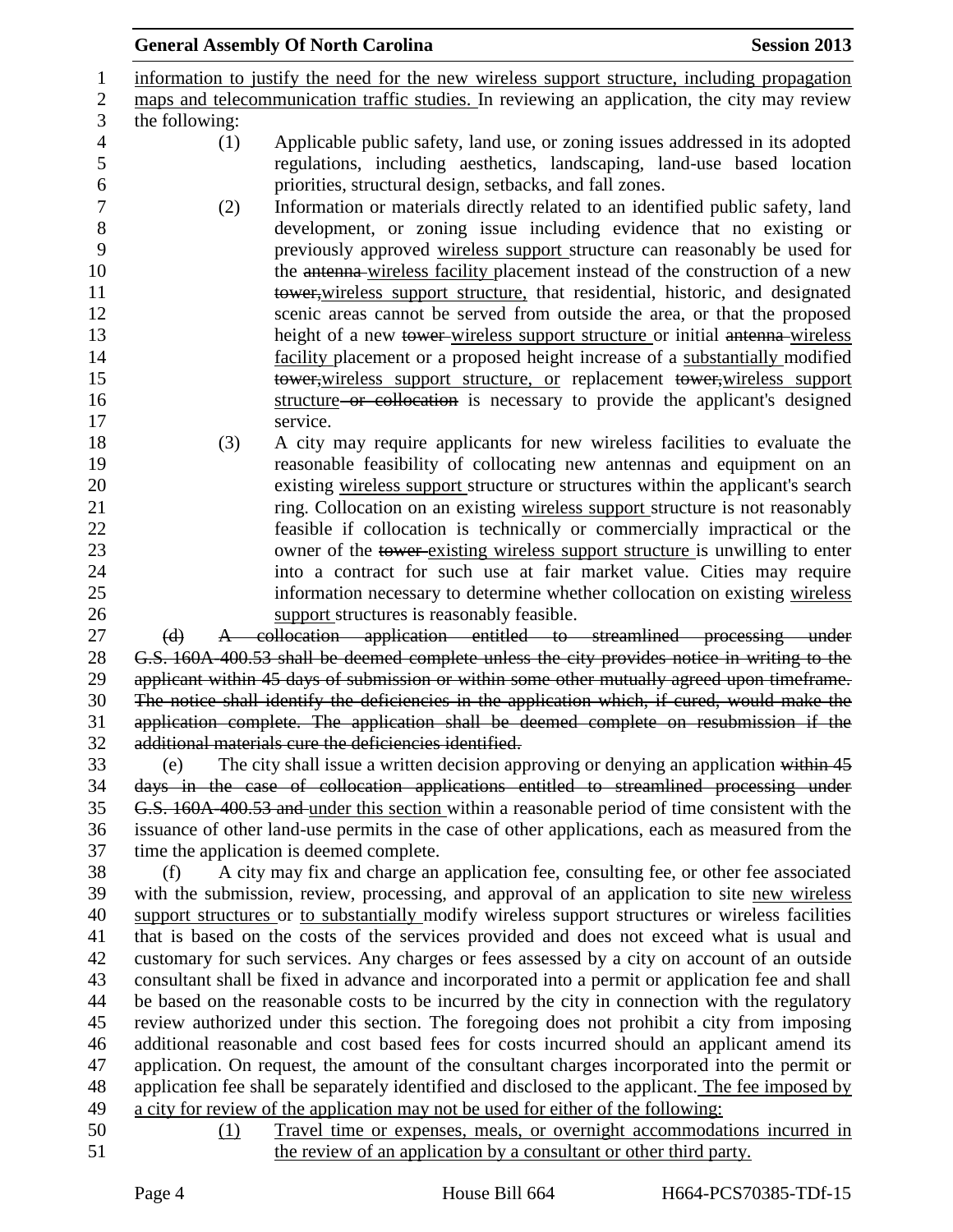|                | <b>General Assembly Of North Carolina</b><br><b>Session 2013</b>                                                                                                                             |
|----------------|----------------------------------------------------------------------------------------------------------------------------------------------------------------------------------------------|
| 1              | Reimbursements for a consultant or other third party based on a contingent<br>(2)                                                                                                            |
| $\overline{c}$ | fee basis or a results-based arrangement.                                                                                                                                                    |
| 3              | The city may condition approval of an application for a new wireless support<br>(g)                                                                                                          |
| 4              | structure on the provision of documentation prior to the issuance of a building permit                                                                                                       |
| 5              | establishing the existence of one or more parties, including the owner of the wireless support                                                                                               |
| 6              | structure, who intend to locate wireless facilities on the wireless support structure. A city shall                                                                                          |
| $\tau$         | not deny an initial land-use or zoning permit based on such documentation. A city may                                                                                                        |
| 8              | condition a permit on a requirement to construct facilities within a reasonable period of time,                                                                                              |
| 9              | which shall be no less than 24 months.                                                                                                                                                       |
| 10             | The city may not require the placement of wireless support structures or wireless<br>(h)                                                                                                     |
| 11             | facilities on city owned or leased property, but may develop a process to encourage the                                                                                                      |
| 12             | placement of wireless support structures or facilities on city owned or leased property,                                                                                                     |
| 13             | including an expedited approval process.                                                                                                                                                     |
| 14             | This section shall not be construed to limit the provisions or requirements of any<br>(i)                                                                                                    |
| 15             | historic district or landmark regulation adopted pursuant to Part 3C of this Article.                                                                                                        |
| 16             | "§ 160A-400.53. Collocation and eligible facilities requests of wireless support structures.                                                                                                 |
| 17             | facilities.                                                                                                                                                                                  |
| 18             | Pursuant to section 6409 of the federal Middle Class Tax Relief and Job Creation<br>(a)                                                                                                      |
| 19             | Act of 2012, 47 U.S.C. § 1455(a), a city may not deny and shall approve any eligible facilities                                                                                              |
| 20             | request as provided in this section. Nothing in this Part requires an application and approval for                                                                                           |
| 21             | routine maintenance or limits the performance of routine maintenance on wireless support                                                                                                     |
| 22             | structures and facilities, including in-kind replacement of wireless facilities. Routine                                                                                                     |
| 23             | maintenance includes activities associated with regular and general upkeep of transmission                                                                                                   |
| 24             | equipment, including the replacement of existing wireless facilities with facilities of the same                                                                                             |
| 25             | size. A city may require an application for collocation or an eligible facilities request.                                                                                                   |
| 26             | Applications for collocation entitled to streamlined processing under this section shall be                                                                                                  |
| 27             | reviewed for conformance with applicable site plan and building permit requirements but shall                                                                                                |
| 28             | not otherwise be subject to zoning requirements, including design or placement requirements,                                                                                                 |
| 29<br>30       | or public hearing review.<br>$\left( a1\right)$                                                                                                                                              |
| 31             | A collocation or eligible facilities request application is deemed complete unless the<br>city provides notice that the application is incomplete in writing to the applicant within 45 days |
| 32             | of submission or within some other mutually agreed upon time frame. The notice shall identify                                                                                                |
| 33             | the deficiencies in the application which, if cured, would make the application complete. A city                                                                                             |
| 34             | may deem an application incomplete if there is insufficient evidence provided to show that the                                                                                               |
| 35             | proposed collocation or eligible facilities request will comply with federal, State, and local                                                                                               |
| 36             | safety requirements. A city may not deem an application incomplete for any issue not directly                                                                                                |
| 37             | related to the actual content of the application and subject matter of the collocation or eligible                                                                                           |
| 38             | facilities request. An application is deemed complete on resubmission if the additional                                                                                                      |
| 39             | materials cure the deficiencies indicated.                                                                                                                                                   |
| 40             | The city shall issue a written decision approving an eligible facilities request<br>(a2)                                                                                                     |
| 41             | application within 45 days of such application being deemed complete. For a collocation                                                                                                      |
| 42             | application that is not an eligible facilities request, the city shall issue its written decision to                                                                                         |
| 43             | approve or deny the application within 45 days of the application being deemed complete.                                                                                                     |
| 44             | A city may impose a fee not to exceed one thousand dollars (\$1,000) for technical<br>(a3)                                                                                                   |
| 45             | consultation and the review of a collocation application. The fee must be based on the actual,                                                                                               |
| 46             | direct, and reasonable administrative costs incurred for the review, processing, and approval of                                                                                             |
| 47             | a collocation application. A city may engage a third-party consultant for technical consultation                                                                                             |
| 48             | and the review of a collocation application. The fee imposed by a city for the review of the                                                                                                 |
| 49             | application may not be used for either of the following:                                                                                                                                     |
| 50             | Travel expenses incurred in a third party's review of a collocation<br>(1)                                                                                                                   |
| 51             | application.                                                                                                                                                                                 |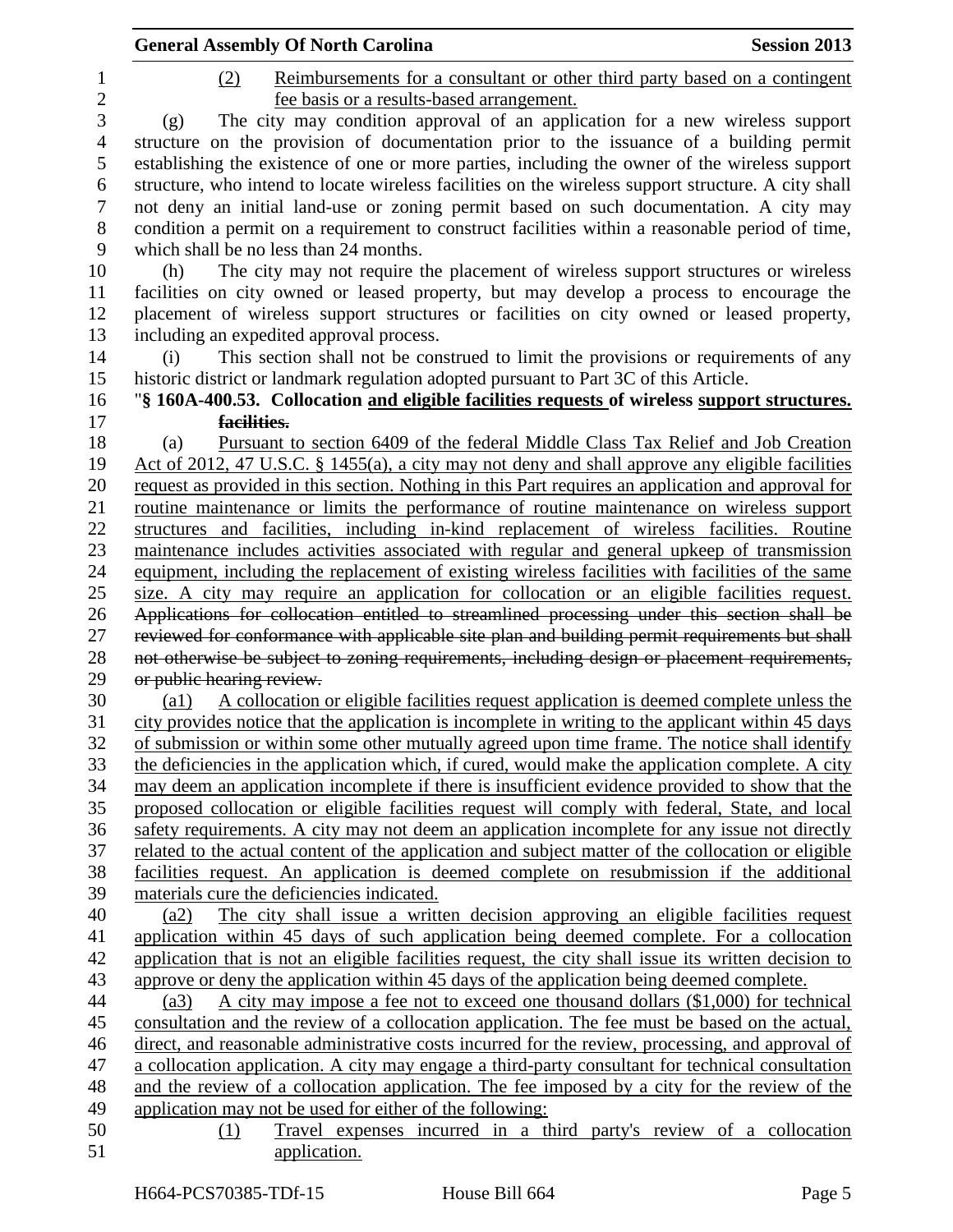|                |                      | <b>General Assembly Of North Carolina</b>                                                                                                                                       | <b>Session 2013</b> |
|----------------|----------------------|---------------------------------------------------------------------------------------------------------------------------------------------------------------------------------|---------------------|
| 1              | (2)                  | Reimbursement for a consultant or other third party based on a contingent                                                                                                       |                     |
| $\overline{2}$ |                      | fee basis or results-based arrangement.                                                                                                                                         |                     |
| 3              | $\Theta$             | Applications for collocation of wireless facilities are entitled to streamlined                                                                                                 |                     |
| 4              |                      | processing if the addition of the additional wireless facility does not exceed the number of                                                                                    |                     |
| 5              |                      | wireless facilities previously approved for the wireless support structure on which the                                                                                         |                     |
| 6              |                      | collocation is proposed and meets all the requirements and conditions of the original approval.                                                                                 |                     |
| 7              |                      | This provision applies to wireless support structures which are approved on or after December                                                                                   |                     |
| 8              | 1,2007.              |                                                                                                                                                                                 |                     |
| 9              | $\left( \in \right)$ | The streamlined process set forth in subsection (a) of this section shall apply to all                                                                                          |                     |
| 10             |                      | collocations, in addition to collocations qualified for streamlined processing under subsection                                                                                 |                     |
| 11             |                      | (b) of this section, that meet the following requirements:                                                                                                                      |                     |
| 12             | $\leftrightarrow$    | The collocation does not increase the overall height and width of the tower                                                                                                     |                     |
| 13             |                      | or wireless support structure to which the wireless facilities are to be                                                                                                        |                     |
| 14             |                      | attached.                                                                                                                                                                       |                     |
| 15             | (2)                  | The collocation does not increase the ground space area approved in the site                                                                                                    |                     |
| 16             |                      | plan for equipment enclosures and ancillary facilities.                                                                                                                         |                     |
| 17             | $\left(3\right)$     | The wireless facilities in the proposed collocation comply with applicable                                                                                                      |                     |
| 18             |                      | regulations, restrictions, or conditions, if any, applied to the initial wireless                                                                                               |                     |
| 19             |                      | facilities placed on the tower or other wireless support structure.                                                                                                             |                     |
| 20<br>21       | (4)                  | The additional wireless facilities comply with all federal, State and local<br>safety requirements.                                                                             |                     |
| 22             | $\left(5\right)$     | The collocation does not exceed the applicable weight limits for the wireless                                                                                                   |                     |
| 23             |                      | support structure."                                                                                                                                                             |                     |
| 24             |                      | <b>SECTION 2.</b> Article 18 of Chapter 153A of the General Statutes reads as                                                                                                   |                     |
| 25             | rewritten:           |                                                                                                                                                                                 |                     |
| 26             |                      | "Part 3B. Wireless Telecommunications Facilities.                                                                                                                               |                     |
| 27             |                      | "§ 153A-349.50. Purpose and compliance with federal law.                                                                                                                        |                     |
| 28             | (a)                  | Purpose. – The purpose of this section is to ensure the safe and efficient integration                                                                                          |                     |
| 29             |                      | of facilities necessary for the provision of advanced mobile broadband and wireless                                                                                             |                     |
| 30             |                      | telecommunications services throughout the community and to ensure the ready availability of                                                                                    |                     |
| 31             |                      | reliable wireless service to the public, government agencies, and first responders, with the                                                                                    |                     |
| 32             |                      | intention of furthering the public safety and general welfare.                                                                                                                  |                     |
| 33             | $\left( a1\right)$   | The deployment of wireless infrastructure is critical to ensuring first responders can                                                                                          |                     |
| 34             |                      | provide for the health and safety of all residents of North Carolina and that, consistent with                                                                                  |                     |
| 35             |                      | section 6409 of the federal Middle Class Tax Relief and Job Creation Act of 2012, 47 U.S.C. §                                                                                   |                     |
| 36             |                      | 1455(a), which creates a national wireless emergency communications network for use by first                                                                                    |                     |
| 37             |                      | responders that in large measure will be dependent on facilities placed on existing wireless                                                                                    |                     |
| 38             |                      | communications support structures, it is the policy of this State to facilitate the placement of                                                                                |                     |
| 39             |                      | wireless communications support structures in all areas of North Carolina. The following                                                                                        |                     |
| 40             |                      | standards shall apply to a county's actions, as a regulatory body, in the regulation of the                                                                                     |                     |
| 41<br>42       | (b)                  | placement, construction, or modification of a wireless communications facility.                                                                                                 |                     |
| 43             |                      | Compliance with the Federal Communications Act. - The placement, construction,<br>or modification of wireless communications facilities shall be in conformity with the Federal |                     |
| 44             |                      | Communications Act, 47 U.S.C. § 332 as amended, section 6409 of the federal Middle Class                                                                                        |                     |
| 45             |                      | Tax Relief and Job Creation Act of 2012, 47 U.S.C. § 1455(a), and in accordance with the rules                                                                                  |                     |
| 46             |                      | promulgated by the Federal Communications Commission.                                                                                                                           |                     |
| 47             |                      | "§ 153A-349.51. Definitions.                                                                                                                                                    |                     |
| 48             |                      | The following definitions apply in this Part:                                                                                                                                   |                     |
| 49             | (1)                  | Antenna. – Communications equipment that transmits, receives, or transmits                                                                                                      |                     |
| 50             |                      | and receives electromagnetic radio signals used in the provision of all types                                                                                                   |                     |
| 51             |                      | of wireless communications services.                                                                                                                                            |                     |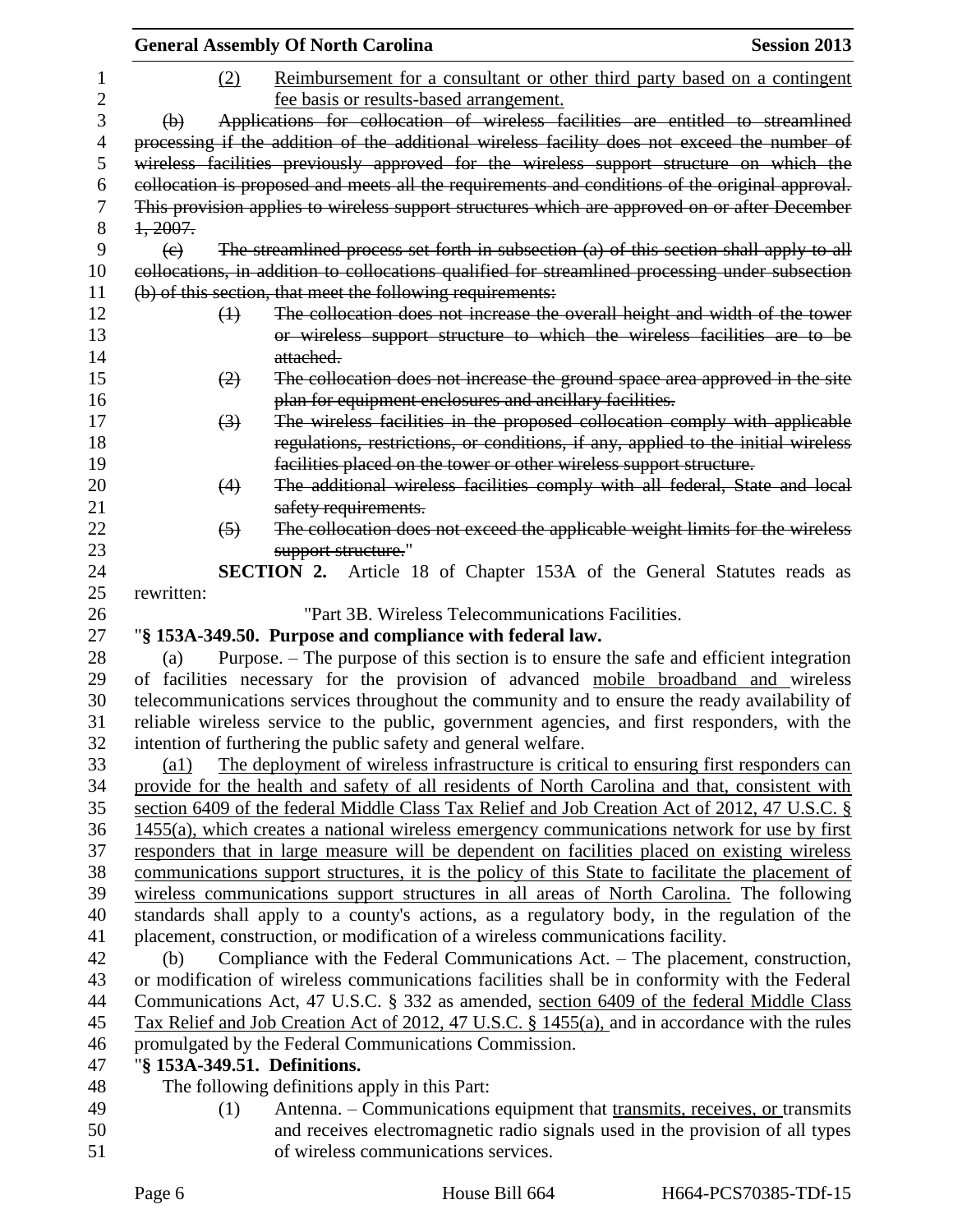|                  |      | <b>General Assembly Of North Carolina</b>                                                       | <b>Session 2013</b> |
|------------------|------|-------------------------------------------------------------------------------------------------|---------------------|
| $\mathbf{1}$     | (2a) | <u>Base station. <math>- A</math> station at a specific site authorized to communicate with</u> |                     |
| $\mathbf{2}$     |      | mobile stations, generally consisting of radio receivers, antennas, coaxial                     |                     |
| 3                |      | cables, power supplies, and other associated electronics.                                       |                     |
| $\overline{4}$   | (2)  | Application. $-$ A formal request submitted to the county to construct or                       |                     |
| 5                |      | modify a wireless support structure or a wireless facility.                                     |                     |
| $\boldsymbol{6}$ | (3)  | Building permit. $-$ An official administrative authorization issued by the                     |                     |
| $\boldsymbol{7}$ |      | county prior to beginning construction consistent with the provisions of                        |                     |
| $\,8\,$          |      | G.S. 153A-357.                                                                                  |                     |
| 9                | (4)  | Collocation. – The placement or installation of wireless facilities on existing                 |                     |
| 10               |      | structures, including electrical transmission towers, water towers, buildings,                  |                     |
| 11               |      | and other structures capable of structurally supporting the attachment of                       |                     |
| 12               |      | wireless facilities in compliance with applicable codes. The installation of                    |                     |
| 13               |      | new wireless facilities on previously-approved structures, including towers,                    |                     |
| 14               |      | buildings, utility poles, and water tanks.                                                      |                     |
| 15               | (4a) | Eligible facilities request. $-$ A request for modification of an existing                      |                     |
| 16               |      | wireless tower or base station that involves collocation of new transmission                    |                     |
| 17               |      | equipment or replacement of transmission equipment but does not include a                       |                     |
| 18               |      | substantial modification.                                                                       |                     |
| 19               | (5)  | Equipment compound. $-$ An area surrounding or near the base of a wireless                      |                     |
| 20               |      | support structure within which a wireless facility is located. Equipment                        |                     |
| 21               |      | enclosure. - An enclosed structure, cabinet, or shelter used to contain radio                   |                     |
| $22\,$           |      | or other equipment necessary for the transmission or reception of wireless                      |                     |
| 23               |      | communication signals.                                                                          |                     |
| 24               | (5a) | Fall zone. – The area in which a wireless support structure may be expected                     |                     |
| 25               |      | to fall in the event of a structural failure, as measured by engineering                        |                     |
| 26               |      | standards.                                                                                      |                     |
| 27               | (6)  | Land development regulation. - Any ordinance enacted pursuant to this Part.                     |                     |
| 28               | (7)  | Search ring. – The area within which a wireless support facility or wireless                    |                     |
| 29               |      | facility must be located in order to meet service objectives of the wireless                    |                     |
| $30\,$           |      | service provider using the wireless facility or wireless support structure.                     |                     |
| 31               | (7a) | Substantial modification. - The mounting of a proposed wireless facility on                     |                     |
| 32               |      | a wireless support structure that substantially changes the physical                            |                     |
| 33               |      | dimensions of the support structure. A mounting is presumed to be a                             |                     |
| 34               |      | substantial modification if it meets any one or more of the criteria listed                     |                     |
| 35               |      | below. The burden is on the local government to demonstrate that a                              |                     |
| 36               |      | mounting that does not meet the listed criteria constitutes a substantial                       |                     |
| 37               |      | change to the physical dimensions of the wireless support structure.                            |                     |
| 38               |      | Increasing the existing vertical height of the structure by the greater<br>$\underline{a}$ .    |                     |
| 39               |      | of (i) more than ten percent $(10\%)$ or (ii) the height of one additional                      |                     |
| 40               |      | antenna array with separation from the nearest existing antenna not to                          |                     |
| 41               |      | exceed 20 feet.                                                                                 |                     |
| 42               |      | Except where necessary to shelter the antenna from inclement<br><u>b.</u>                       |                     |
| 43               |      | weather or to connect the antenna to the tower via cable, adding an                             |                     |
| 44               |      | appurtenance to the body of a wireless support structure that                                   |                     |
| 45               |      | protrudes horizontally from the edge of the wireless support structure                          |                     |
| 46               |      | the greater of (i) more than 20 feet or (ii) more than the width of the                         |                     |
| 47               |      | wireless support structure at the level of the appurtenance.                                    |                     |
| 48               |      | Increasing the square footage of the existing equipment compound<br>$\underline{c}$ .           |                     |
| 49               |      | by more than 2,500 square feet.                                                                 |                     |
| 50               | (8)  | Utility pole. $- A$ structure that is designed for and used to carry lines, cables,             |                     |
| 51               |      | or wires for telephone, cable television, or electricity, or to provide lighting.               |                     |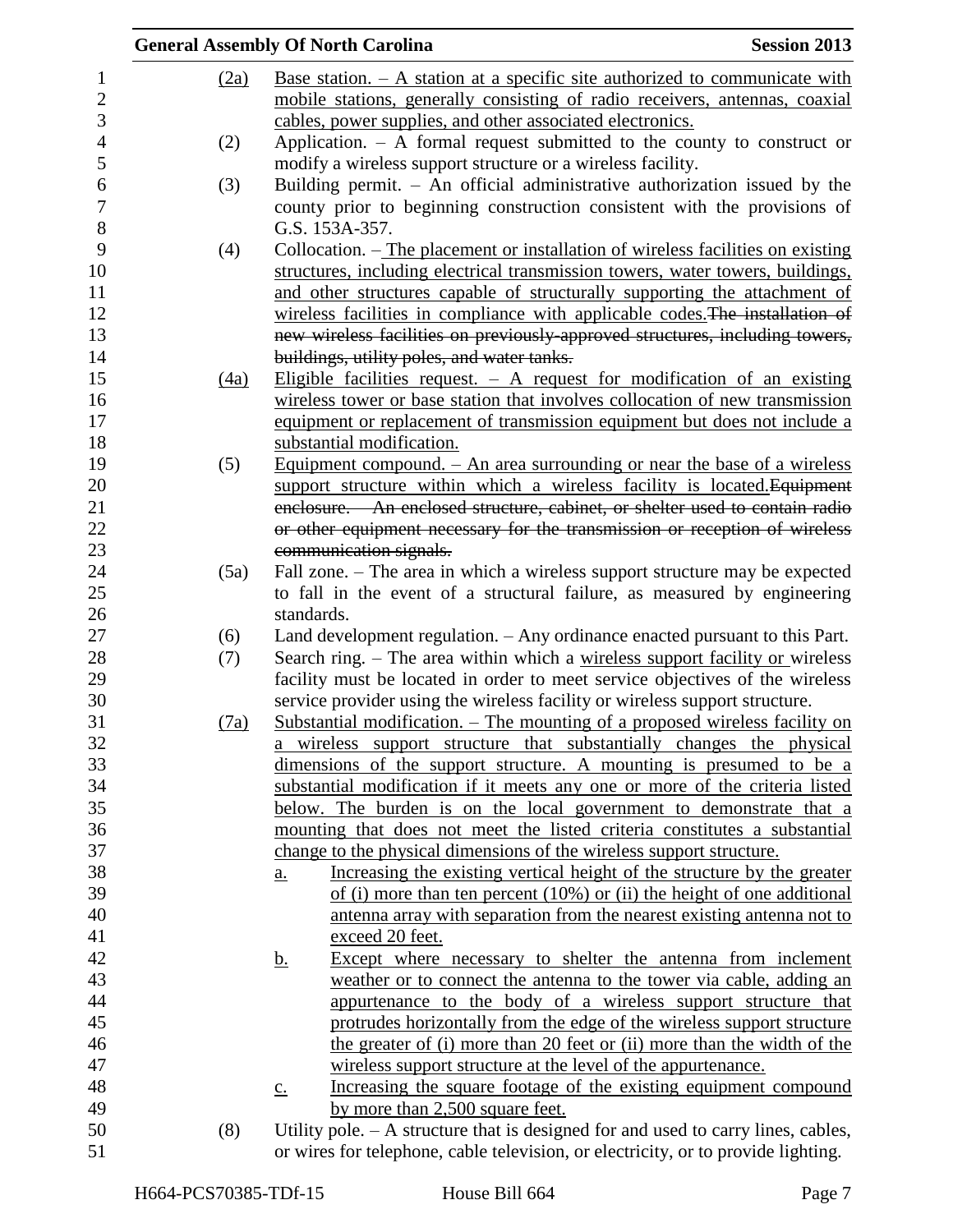|                |                   | <b>General Assembly Of North Carolina</b>                                                                                                                                                      | <b>Session 2013</b> |
|----------------|-------------------|------------------------------------------------------------------------------------------------------------------------------------------------------------------------------------------------|---------------------|
| 1              | (8a)              | Water tower. $-$ A water storage tank, a standpipe, or an elevated tank                                                                                                                        |                     |
| $\overline{2}$ |                   | situated on a support structure originally constructed for use as a reservoir or                                                                                                               |                     |
| 3              |                   | facility to store or deliver water.                                                                                                                                                            |                     |
| $\overline{4}$ | (9)               | Wireless facility. - The set of equipment and network components, exclusive                                                                                                                    |                     |
| 5              |                   | of the underlying wireless support structure or tower, including antennas,                                                                                                                     |                     |
| 6              |                   | transmitters, receivers, receivers base stations, power supplies, cabling, and                                                                                                                 |                     |
| $\tau$         |                   | associated equipment necessary to provide wireless data and wireless                                                                                                                           |                     |
| 8              |                   | telecommunications services to a discrete geographic area.                                                                                                                                     |                     |
| 9              | (10)              | Wireless support structure. $-$ A new or existing structure, such as a                                                                                                                         |                     |
| 10             |                   | monopole, lattice tower, or guyed tower that is designed to support or                                                                                                                         |                     |
| 11             |                   | capable of supporting wireless facilities. A utility pole is not a wireless                                                                                                                    |                     |
| 12             |                   | support structure.                                                                                                                                                                             |                     |
| 13             |                   | "§ 153A-349.51A. Local authority.                                                                                                                                                              |                     |
| 14             |                   | A county may plan for and regulate the siting or modification of wireless support structures                                                                                                   |                     |
| 15             |                   | and wireless facilities in accordance with land development regulations and in conformity with                                                                                                 |                     |
| 16             |                   | this Part. Except as expressly stated, nothing in this Part shall limit a county from regulating                                                                                               |                     |
| 17<br>18       |                   | applications to construct, modify, or maintain wireless support structures, or construct, modify,                                                                                              |                     |
| 19             |                   | maintain, or collocate wireless facilities on a wireless support structure based on consideration<br>of land use, public safety, and zoning considerations, including aesthetics, landscaping, |                     |
| 20             |                   | structural design, setbacks, and fall zones, or State and local building code requirements,                                                                                                    |                     |
| 21             |                   | consistent with the provisions of federal law provided in G.S. 153A-349.50. For purposes of                                                                                                    |                     |
| 22             |                   | this Part, public safety includes, without limitation, federal, State, and local safety regulations                                                                                            |                     |
| 23             |                   | but does not include requirements relating to radio frequency emissions of wireless facilities.                                                                                                |                     |
| 24             | "§ 153A-349.52.   | Construction of new wireless support structures or substantial                                                                                                                                 |                     |
| 25             |                   | modifications of facilities and wireless support structures.                                                                                                                                   |                     |
| 26             | $\left( a\right)$ | A county may plan for and regulate the siting or modification of wireless support                                                                                                              |                     |
| 27             |                   | structures and wireless facilities in accordance with land development regulations and in                                                                                                      |                     |
| 28             |                   | conformity with this Part. Except as expressly stated, nothing in this Part shall limit a county                                                                                               |                     |
| 29             |                   | from regulating applications to construct, modify, or maintain wireless support structures, or                                                                                                 |                     |
| 30             |                   | construct, modify, maintain, or collocate wireless facilities on a wireless support structure                                                                                                  |                     |
| 31<br>32       |                   | based on consideration of land use, public safety, and zoning considerations, including                                                                                                        |                     |
|                |                   | aesthetics, landscaping, structural design, setbacks, and fall zones, or State and local building                                                                                              |                     |
| 33             |                   | eode requirements, consistent with the provisions of federal law provided in G.S. 153A-349.50.                                                                                                 |                     |
| 34<br>35       |                   | For purposes of this Part, public safety shall not include requirements relating to radio                                                                                                      |                     |
|                |                   | frequency emissions of wireless facilities.                                                                                                                                                    |                     |
|                | (b)               | Any person that proposes to construct a new wireless support structure or                                                                                                                      |                     |
| 37<br>38       |                   | substantially modify a wireless support structure or wireless facility within the planning and<br>land-use jurisdiction of a county must do both of the following:                             |                     |
|                | (1)               | Submit a completed application with the necessary copies and attachments to                                                                                                                    |                     |
|                |                   | the appropriate planning authority.                                                                                                                                                            |                     |
|                | (2)               | Comply with any local ordinances concerning land use and any applicable                                                                                                                        |                     |
|                |                   | permitting processes.                                                                                                                                                                          |                     |
|                | (c)               | A county's review of an application for the placement, construction, placement or                                                                                                              |                     |
|                |                   | construction of a new wireless support structure or substantial modification of a wireless                                                                                                     |                     |
|                |                   | facility or wireless support structure shall only address public safety, land development, or                                                                                                  |                     |
| 46             |                   | zoning issues. In reviewing an application, the county may not require information on or                                                                                                       |                     |
| 47             |                   | evaluate an applicant's business decisions about its designed service, customer demand for its                                                                                                 |                     |
| 48             |                   | service, or quality of its service to or from a particular area or site. A county may not require                                                                                              |                     |
| 49             |                   | information that concerns the specific need for the wireless support structure, including if the                                                                                               |                     |
| 50             |                   | service to be provided from the wireless support structure is to add additional wireless coverage                                                                                              |                     |
| 51             |                   | or additional wireless capacity. A county may not require proprietary, confidential, or other                                                                                                  |                     |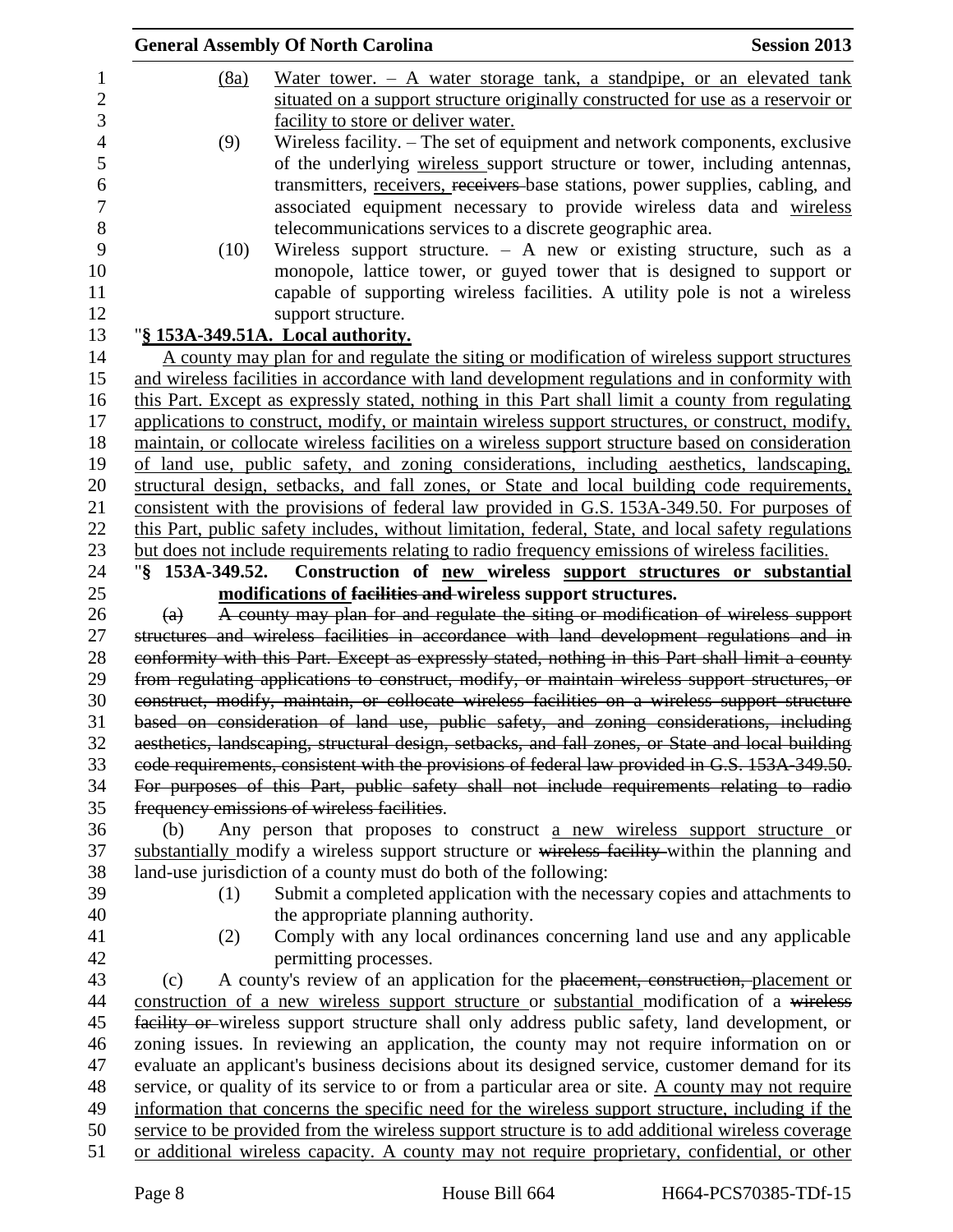| <b>General Assembly Of North Carolina</b>                                                                                                                                                                                                                                                                                                                                                                                                                                                                                                                     | <b>Session 2013</b> |  |
|---------------------------------------------------------------------------------------------------------------------------------------------------------------------------------------------------------------------------------------------------------------------------------------------------------------------------------------------------------------------------------------------------------------------------------------------------------------------------------------------------------------------------------------------------------------|---------------------|--|
| business information to justify the need for the new wireless support structure, including                                                                                                                                                                                                                                                                                                                                                                                                                                                                    |                     |  |
| propagation maps and telecommunication traffic studies. In reviewing an application the county                                                                                                                                                                                                                                                                                                                                                                                                                                                                |                     |  |
| may review the following:                                                                                                                                                                                                                                                                                                                                                                                                                                                                                                                                     |                     |  |
| Applicable public safety, land use, or zoning issues addressed in its adopted<br>(1)                                                                                                                                                                                                                                                                                                                                                                                                                                                                          |                     |  |
| regulations, including aesthetics, landscaping, land-use based location<br>priorities, structural design, setbacks, and fall zones.                                                                                                                                                                                                                                                                                                                                                                                                                           |                     |  |
| Information or materials directly related to an identified public safety, land<br>(2)                                                                                                                                                                                                                                                                                                                                                                                                                                                                         |                     |  |
| development or zoning issue including evidence that no existing or<br>previously approved wireless support structure can reasonably be used for<br>the antenna-wireless facility placement instead of the construction of a new<br>tower, wireless support structure, that residential, historic, and designated<br>scenic areas cannot be served from outside the area, or that the proposed<br>height of a new tower-wireless support structure or initial antenna-wireless<br>facility placement or a proposed height increase of a substantially modified |                     |  |
|                                                                                                                                                                                                                                                                                                                                                                                                                                                                                                                                                               |                     |  |
| tower, wireless support structure, or replacement tower, wireless support<br>structure or collocation is necessary to provide the applicant's designed<br>service.                                                                                                                                                                                                                                                                                                                                                                                            |                     |  |
| A county may require applicants for new wireless facilities to evaluate the<br>(3)                                                                                                                                                                                                                                                                                                                                                                                                                                                                            |                     |  |
| reasonable feasibility of collocating new antennas and equipment on an                                                                                                                                                                                                                                                                                                                                                                                                                                                                                        |                     |  |
| existing wireless support structure or structures within the applicant's search                                                                                                                                                                                                                                                                                                                                                                                                                                                                               |                     |  |
| ring. Collocation on an existing wireless support structure is not reasonably                                                                                                                                                                                                                                                                                                                                                                                                                                                                                 |                     |  |
| feasible if collocation is technically or commercially impractical or the                                                                                                                                                                                                                                                                                                                                                                                                                                                                                     |                     |  |
| owner of the tower existing wireless support structure is unwilling to enter                                                                                                                                                                                                                                                                                                                                                                                                                                                                                  |                     |  |
| into a contract for such use at fair market value. Counties may require                                                                                                                                                                                                                                                                                                                                                                                                                                                                                       |                     |  |
| information necessary to determine whether collocation on existing wireless                                                                                                                                                                                                                                                                                                                                                                                                                                                                                   |                     |  |
| support structures is reasonably feasible.                                                                                                                                                                                                                                                                                                                                                                                                                                                                                                                    |                     |  |
| A collocation application entitled to streamlined processing under<br>(d)                                                                                                                                                                                                                                                                                                                                                                                                                                                                                     |                     |  |
| G.S. 153A-349.53 shall be deemed complete unless the city provides notice in writing to the                                                                                                                                                                                                                                                                                                                                                                                                                                                                   |                     |  |
| applicant within 45 days of submission or within some other mutually agreed upon timeframe.                                                                                                                                                                                                                                                                                                                                                                                                                                                                   |                     |  |
| The notice shall identify the deficiencies in the application which, if cured, would make the                                                                                                                                                                                                                                                                                                                                                                                                                                                                 |                     |  |
| application complete. The application shall be deemed complete on resubmission if the                                                                                                                                                                                                                                                                                                                                                                                                                                                                         |                     |  |
| additional materials cure the deficiencies identified.                                                                                                                                                                                                                                                                                                                                                                                                                                                                                                        |                     |  |
| The county shall issue a written decision approving or denying an application within<br>(e)<br>45 days in the case of collocation applications entitled to streamlined processing under                                                                                                                                                                                                                                                                                                                                                                       |                     |  |
| G.S. 153A 349.53 and under this section within a reasonable period of time consistent with the                                                                                                                                                                                                                                                                                                                                                                                                                                                                |                     |  |
| issuance of other land-use permits in the case of other applications, each as measured from the                                                                                                                                                                                                                                                                                                                                                                                                                                                               |                     |  |
| time the application is deemed complete.                                                                                                                                                                                                                                                                                                                                                                                                                                                                                                                      |                     |  |
| A county may fix and charge an application fee, consulting fee, or other fee<br>(f)                                                                                                                                                                                                                                                                                                                                                                                                                                                                           |                     |  |
| associated with the submission, review, processing, and approval of an application to site new                                                                                                                                                                                                                                                                                                                                                                                                                                                                |                     |  |
| wireless support structures or to substantially modify wireless support structures or wireless                                                                                                                                                                                                                                                                                                                                                                                                                                                                |                     |  |
| facilities that is based on the costs of the services provided and does not exceed what is usual                                                                                                                                                                                                                                                                                                                                                                                                                                                              |                     |  |
| and customary for such services. Any charges or fees assessed by a county on account of an                                                                                                                                                                                                                                                                                                                                                                                                                                                                    |                     |  |
| outside consultant shall be fixed in advance and incorporated into a permit or application fee                                                                                                                                                                                                                                                                                                                                                                                                                                                                |                     |  |
| and shall be based on the reasonable costs to be incurred by the county in connection with the                                                                                                                                                                                                                                                                                                                                                                                                                                                                |                     |  |
| regulatory review authorized under this section. The foregoing does not prohibit a county from                                                                                                                                                                                                                                                                                                                                                                                                                                                                |                     |  |
| imposing additional reasonable and cost based fees for costs incurred should an applicant                                                                                                                                                                                                                                                                                                                                                                                                                                                                     |                     |  |
| amend its application. On request, the amount of the consultant charges incorporated into the                                                                                                                                                                                                                                                                                                                                                                                                                                                                 |                     |  |
| permit or application fee shall be separately identified and disclosed to the applicant. The fee                                                                                                                                                                                                                                                                                                                                                                                                                                                              |                     |  |
| imposed by a county for review of the application may not be used for either of the following:                                                                                                                                                                                                                                                                                                                                                                                                                                                                |                     |  |
| Travel time or expenses, meals, or overnight accommodations incurred in<br>(1)                                                                                                                                                                                                                                                                                                                                                                                                                                                                                |                     |  |
| the review of an application by a consultant or other third party.                                                                                                                                                                                                                                                                                                                                                                                                                                                                                            |                     |  |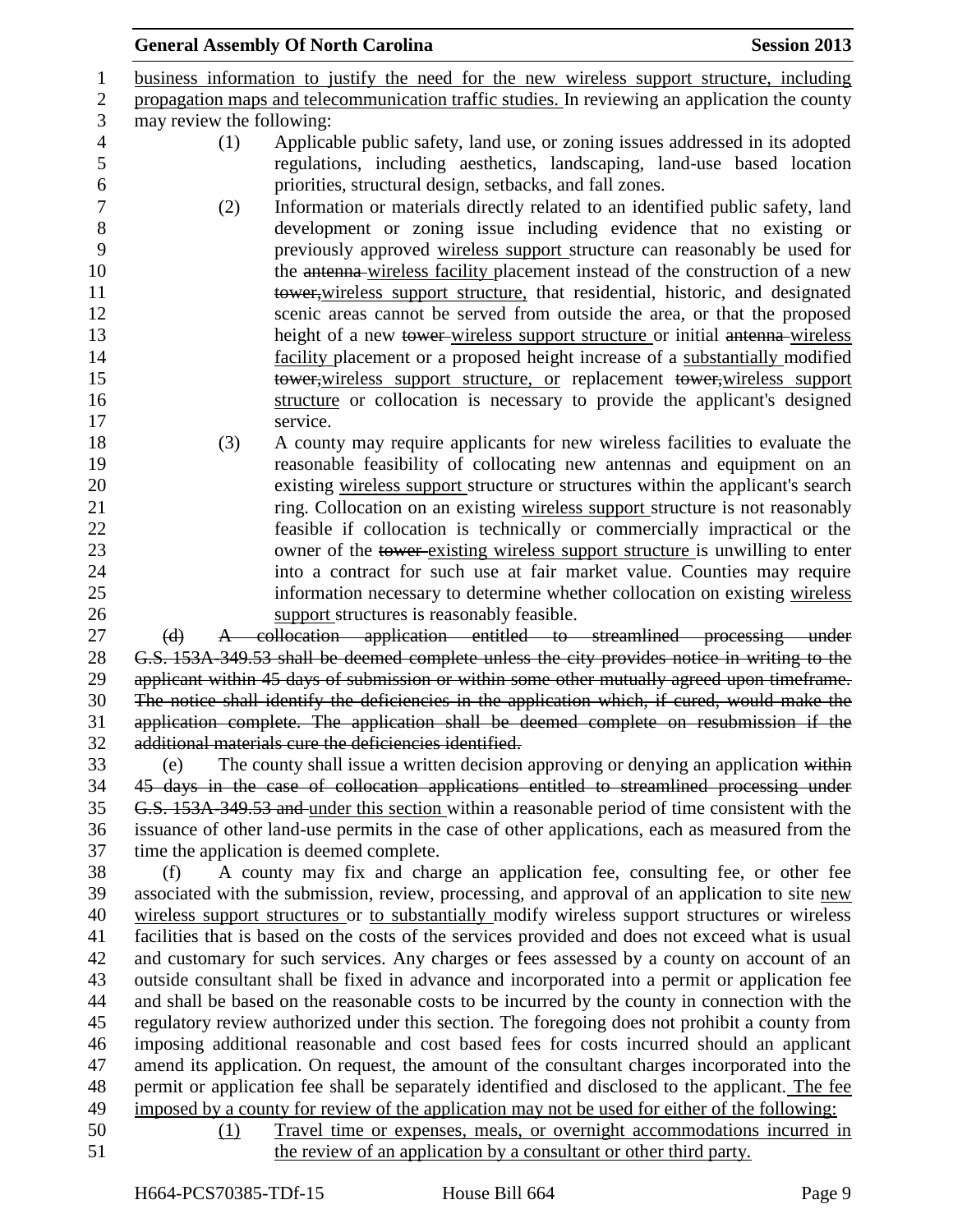|                  | <b>General Assembly Of North Carolina</b><br><b>Session 2013</b>                                             |  |
|------------------|--------------------------------------------------------------------------------------------------------------|--|
| 1                | Reimbursements for a consultant or other third party based on a contingent<br>(2)                            |  |
| $\overline{c}$   | fee basis or a results-based arrangement.                                                                    |  |
| 3                | The county may condition approval of an application for a new wireless support<br>(g)                        |  |
| $\overline{4}$   | structure on the provision of documentation prior to the issuance of a building permit                       |  |
| 5                | establishing the existence of one or more parties, including the owner of the wireless support               |  |
| 6                | structure, who intend to locate wireless facilities on the wireless support structure. A county              |  |
| $\boldsymbol{7}$ | shall not deny an initial land-use or zoning permit based on such documentation. A county may                |  |
| 8                | condition a permit on a requirement to construct facilities within a reasonable period of time,              |  |
| 9                | which shall be no less than 24 months.                                                                       |  |
| 10               | The county may not require the placement of wireless support structures or wireless<br>(h)                   |  |
| 11               | facilities on county owned or leased property, but may develop a process to encourage the                    |  |
| 12               | placement of wireless support structures or facilities on county owned or leased property,                   |  |
| 13               | including an expedited approval process.                                                                     |  |
| 14               | This section shall not be construed to limit the provisions or requirements of any<br>(i)                    |  |
| 15               | historic district or landmark regulation adopted pursuant to Part 3C of this Article.                        |  |
| 16               | "§ 153A-349.53. Collocation and eligible facilities requests of wireless support structures.                 |  |
| 17               | facilities.                                                                                                  |  |
| 18               | Pursuant to section 6409 of the federal Middle Class Tax Relief and Job Creation<br>(a)                      |  |
| 19               | <u>Act of 2012, 47 U.S.C. § 1455(a), a county may not deny and shall approve any eligible</u>                |  |
| 20               | facilities request as provided in this section. Nothing in this Part requires an application and             |  |
| 21               | approval for routine maintenance or limits the performance of routine maintenance on wireless                |  |
| 22               | support structures and facilities, including in-kind replacement of wireless facilities. Routine             |  |
| 23               | maintenance includes activities associated with regular and general upkeep of transmission                   |  |
| 24               | equipment, including the replacement of existing wireless facilities with facilities of the same             |  |
| 25               | size. A county may require an application for collocation or an eligible facilities                          |  |
| 26               | request. Applications for collocation entitled to streamlined processing under this section shall            |  |
| 27               | be reviewed for conformance with applicable site plan and building permit requirements but                   |  |
| 28               | shall not otherwise be subject to zoning requirements, including design or placement                         |  |
| 29               | requirements, or public hearing review.                                                                      |  |
| 30               | A collocation or eligible facilities request application is deemed complete unless the<br>$\left( a1\right)$ |  |
| 31               | county provides notice that the application is incomplete in writing to the applicant within 45              |  |
| 32               | days of submission or within some other mutually agreed upon time frame. The notice shall                    |  |
| 33               | identify the deficiencies in the application which, if cured, would make the application                     |  |
| 34               | complete. A county may deem an application incomplete if there is insufficient evidence                      |  |
| 35               | provided to show that the proposed collocation or eligible facilities request will comply with               |  |
| 36               | federal, State, and local safety requirements. A county may not deem an application incomplete               |  |
| 37               | for any issue not directly related to the actual content of the application and subject matter of            |  |
| 38               | the collocation or eligible facilities request. An application is deemed complete on                         |  |
| 39               | resubmission if the additional materials cure the deficiencies indicated.                                    |  |
| 40               | The county shall issue a written decision approving an eligible facilities request<br>(a2)                   |  |
| 41               | application within 45 days of such application being deemed complete. For a collocation                      |  |
| 42               | application that is not an eligible facilities request, the county shall issue its written decision to       |  |
| 43               | approve or deny the application within 45 days of the application being deemed complete.                     |  |
| 44               | A county may impose a fee not to exceed one thousand dollars (\$1,000) for technical<br>(a3)                 |  |
| 45               | consultation and the review of a collocation application. The fee must be based on the actual,               |  |
| 46               | direct, and reasonable administrative costs incurred for the review, processing, and approval of             |  |
| 47               | a collocation application. A county may engage a third-party consultant for technical                        |  |
| 48               | consultation and the review of a collocation application. The fee imposed by a county for the                |  |
| 49               | review of the application may not be used for either of the following:                                       |  |
| 50               | Travel expenses incurred in a third party's review of a collocation<br>(1)                                   |  |
| 51               | application.                                                                                                 |  |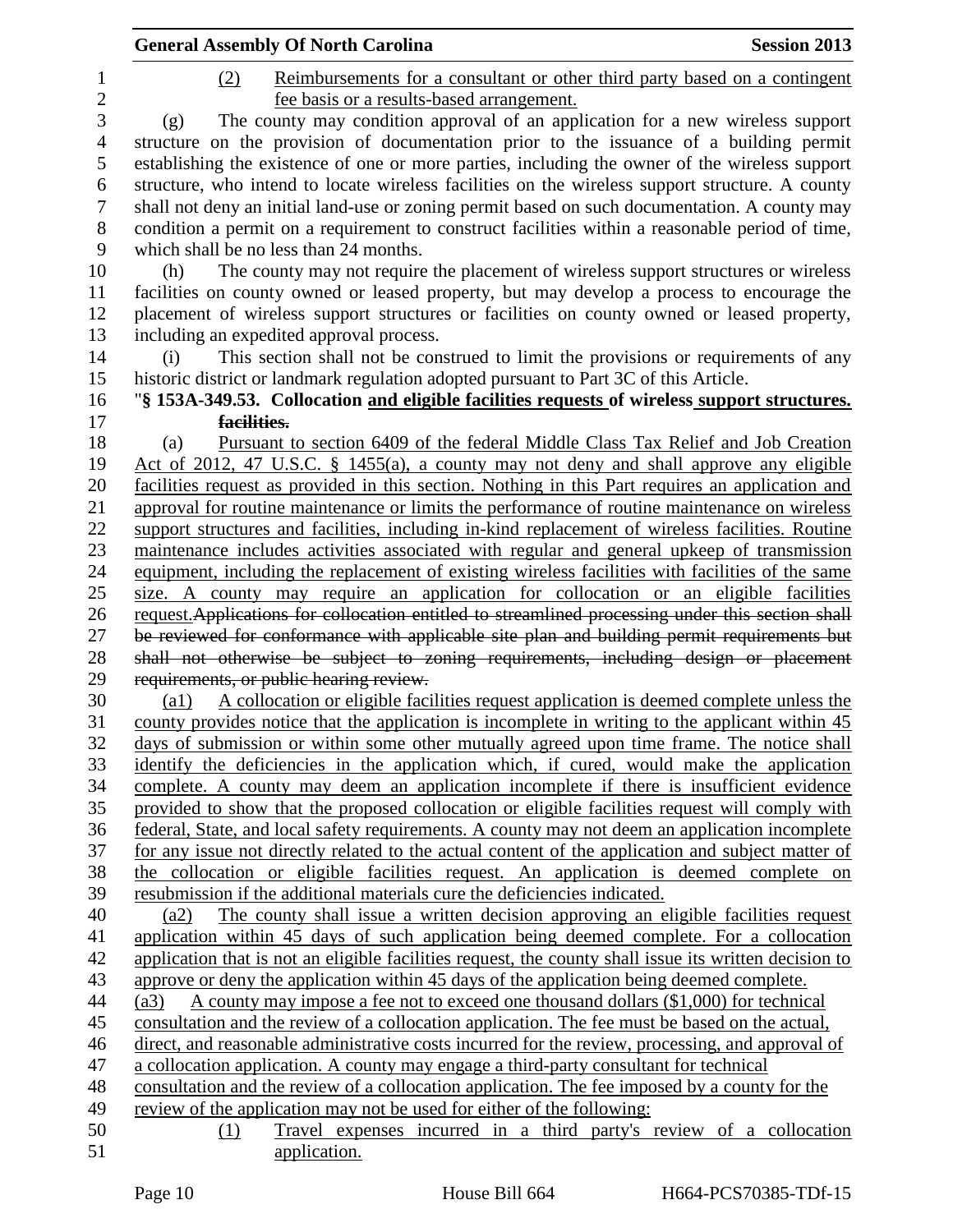|                         |                  | <b>General Assembly Of North Carolina</b>                                                                                                           | <b>Session 2013</b> |
|-------------------------|------------------|-----------------------------------------------------------------------------------------------------------------------------------------------------|---------------------|
|                         | (2)              | Reimbursement for a consultant or other third party based on a contingent                                                                           |                     |
|                         |                  | fee basis or results-based arrangement.                                                                                                             |                     |
| $\Theta$                |                  | Applications for collocation of wireless facilities are entitled to streamlined                                                                     |                     |
|                         |                  | processing if the addition of the additional wireless facility does not exceed the number of                                                        |                     |
|                         |                  | wireless facilities previously approved for the wireless support structure on which the                                                             |                     |
|                         |                  | collocation is proposed and meets all the requirements and conditions of the original approval.                                                     |                     |
|                         |                  | This provision applies to wireless support structures which are approved on or after December                                                       |                     |
| 1, 2007.                |                  |                                                                                                                                                     |                     |
| $\left(\epsilon\right)$ |                  | The streamlined process set forth in subsection (a) of this section shall apply to all                                                              |                     |
|                         |                  | collocations, in addition to collocations qualified for streamlined processing under subsection                                                     |                     |
|                         |                  | (b) of this section, that meet the following requirements:                                                                                          |                     |
|                         | $\bigoplus$      | The collocation does not increase the overall height and width of the tower                                                                         |                     |
|                         |                  | or wireless support structure to which the wireless facilities are to be                                                                            |                     |
|                         |                  | attached.                                                                                                                                           |                     |
|                         | (2)              | The collocation does not increase the ground space area approved in the site                                                                        |                     |
|                         |                  | plan for equipment enclosures and ancillary facilities.                                                                                             |                     |
|                         |                  | The wireless facilities in the proposed collocation comply with applicable                                                                          |                     |
|                         | $\left(3\right)$ |                                                                                                                                                     |                     |
|                         |                  | regulations, restrictions, or conditions, if any, applied to the initial wireless                                                                   |                     |
|                         | (4)              | facilities placed on the tower or other wireless support structure.<br>The additional wireless facilities comply with all federal, State, and local |                     |
|                         |                  | safety requirements.                                                                                                                                |                     |
|                         | $\left(5\right)$ | The collocation does not exceed the applicable weight limits for the wireless                                                                       |                     |
|                         |                  | support structure."                                                                                                                                 |                     |
|                         |                  | <b>SECTION 3.</b> G.S. 146-29.2 reads as rewritten:                                                                                                 |                     |
|                         |                  | "\\$ 146-29.2. Lease provisions for communications towers, or interest in real property for                                                         |                     |
|                         |                  | communication purposes.                                                                                                                             |                     |
| (a)                     |                  | The following definitions apply in this section:                                                                                                    |                     |
|                         | (1)              | <u>Antenna. – Communications equipment that transmits, receives, or transmits</u>                                                                   |                     |
|                         |                  | and receives electromagnetic radio signals used in the provision of all types                                                                       |                     |
|                         |                  | of wireless communications services.                                                                                                                |                     |
|                         | (2)              | Buildings. - Structures owned or leased by the State on which equipment                                                                             |                     |
|                         |                  | may be placed or attached.                                                                                                                          |                     |
|                         | (3)              | Collocation. – The placement or installation of wireless facilities on existing                                                                     |                     |
|                         |                  | structures, including electrical transmission towers, water towers, buildings,                                                                      |                     |
|                         |                  | and other structures capable of structurally supporting the attachment of                                                                           |                     |
|                         |                  | wireless facilities in compliance with applicable building and line safety                                                                          |                     |
|                         |                  | codes.                                                                                                                                              |                     |
|                         |                  |                                                                                                                                                     |                     |
|                         | $\Delta$         | Equipment. – Antennas, transmitters, receivers, cables, wires, transformers,                                                                        |                     |
|                         |                  | power supplies, electric and communication lines necessary for the provision                                                                        |                     |
|                         |                  | of television broadcast signals, radio wave signals, wireless data or wireless                                                                      |                     |
|                         |                  | telecommunication services to a discrete geographic area, and all other                                                                             |                     |
|                         |                  | apparatuses and appurtenances, including shelters, cabinets, buildings,                                                                             |                     |
|                         |                  | platforms, and ice bridges used to house or otherwise protect equipment.                                                                            |                     |
|                         | (5)              | <u>Ground area. – The area of real property surrounding the base of towers on</u>                                                                   |                     |
|                         |                  | which the equipment and appurtenances necessary for the operation and                                                                               |                     |
|                         |                  | stability of the towers, including guy wires and security fencing, is                                                                               |                     |
|                         |                  | constructed or installed.                                                                                                                           |                     |
|                         | <u>(6)</u>       | <u>Provider. <math>-</math> Any person that is engaged in the transmission, reception, or</u>                                                       |                     |
|                         |                  | dissemination of television broadcast signals, radio wave signals or                                                                                |                     |
|                         |                  | electromagnetic radio signals used in the provision of wireless                                                                                     |                     |
|                         |                  | communications service, or the provisioning of wireless infrastructure.                                                                             |                     |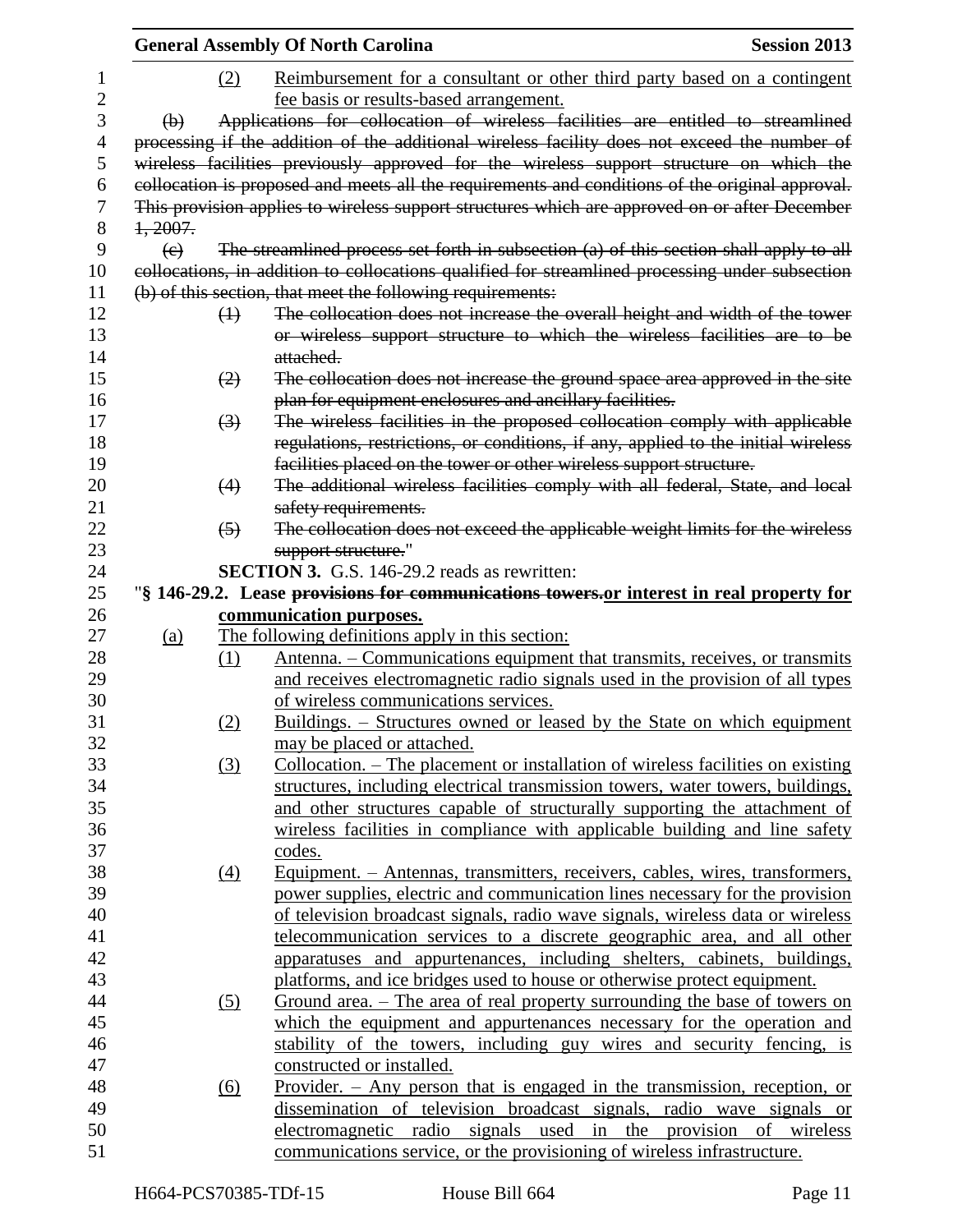|     |                   | <b>General Assembly Of North Carolina</b>                                                        | <b>Session 2013</b> |
|-----|-------------------|--------------------------------------------------------------------------------------------------|---------------------|
|     | (7)               | <u>Tower. – New or existing structures, such as a monopole, lattice tower,</u>                   |                     |
|     |                   | guyed tower, fire observation tower or water tower that are designed to                          |                     |
|     |                   | support or are capable of supporting equipment used in the transmission or                       |                     |
|     |                   | receipt of televisions broadcast signals, radio wave signals,                                    | <b>or</b>           |
|     |                   | electromagnetic radio signals used<br>in the<br>provision                                        | of<br>wireless      |
|     |                   |                                                                                                  |                     |
|     |                   | communication service.                                                                           |                     |
| (b) |                   | The State may lease real property, or may grant an easement or license with an                   |                     |
|     |                   | interest in real property, for the purpose of:any interest in real property, for the purposes of |                     |
|     | (1)               | construction and placement of communications Constructing, installing, and                       |                     |
|     |                   | operating towers and equipment on State land.land or for placement of                            |                     |
|     |                   | antennas upon State owned structures.                                                            |                     |
|     | (2)               | Installing and operating equipment on towers, buildings, or ground area                          |                     |
|     |                   | owned or leased by the State.                                                                    |                     |
| (c) |                   | If otherwise feasible and determined by the Department of Administration to be in                |                     |
|     |                   | the best interest of the State:                                                                  |                     |
|     | (1)               | New towers constructed on State land shall be designed for collocation. This                     |                     |
|     |                   | requirement shall not apply to towers constructed on State land by the State                     |                     |
|     |                   | or any of its agencies or by a "public entity" as that term is defined in                        |                     |
|     |                   | G.S. $146-29.1(b)$ .                                                                             |                     |
|     | (2)               | The State shall encourage the collocation of equipment on existing towers                        |                     |
|     |                   | and buildings owned by the State.                                                                |                     |
|     | (3)               | The State shall sublease for collocation purposes space on any tower or                          |                     |
|     |                   | ground area leased by the State, if allowed under the terms of the lease.                        |                     |
|     | (4)               | The State shall, to the extent practicable, adopt standard terms and                             |                     |
|     |                   | conditions for applications to lease, easements, or other conveyances of an                      |                     |
|     |                   | interest in real property for communication purposes.                                            |                     |
| (d) |                   | <u>Pursuant to G.S. 143-341(4)f., the Governor, acting with the approval of the Council</u>      |                     |
|     |                   | of State, may adopt rules authorizing the Department of Administration to enter into or approve  |                     |
|     |                   | classes of leases, easements, or licenses with an interest in real property for the purposes set |                     |
|     |                   | forth in this section. The rules may allow for execution of leases or other instruments by the   |                     |
|     |                   | Department of Administration rather than execution of the instruments in the manner              |                     |
|     |                   | prescribed in G.S. 146-74 through G.S. 146-78. No lands in the State Parks System as defined     |                     |
|     |                   | in G.S. 113-44.9 shall be leased or conveyed for the purposes of this section except as provided |                     |
|     |                   | in Article 2C of Chapter 113 of the General Statutes, the State Parks Act.                       |                     |
|     |                   | The following additional requirements shall apply to such leases:                                |                     |
|     | $\leftrightarrow$ | The lease shall require the lessee to permit other telecommunications carriers                   |                     |
|     |                   | to co-locate on the communications tower on commercially reasonable terms                        |                     |
|     |                   | between the lessee and the co-locating carrier until the communications                          |                     |
|     |                   | tower reaches its capacity. Unless the State determines that co-location is not                  |                     |
|     |                   | feasible at that location, the communications tower shall be designed and                        |                     |
|     |                   | constructed to accommodate other carriers on the tower.                                          |                     |
|     |                   |                                                                                                  |                     |
|     | (2)               | The State shall, in determining the location of lands to be leased for                           |                     |
|     |                   | communications towers, encourage communications towers to be located                             |                     |
|     |                   | near other communications towers to the extent technically desirable.                            |                     |
|     | $\left(3\right)$  | The State shall, when choosing a communications tower or antenna location,                       |                     |
|     |                   | choose a location which minimizes the visual impact on surrounding                               |                     |
|     |                   | landscape.                                                                                       |                     |
|     | (4)               | The State shall not lease lands of the State Parks System for such purposes.                     |                     |
|     |                   | For purposes of this section, "co-locate and co-location" mean the sharing of a                  |                     |
|     |                   | communications tower by two or more services.                                                    |                     |